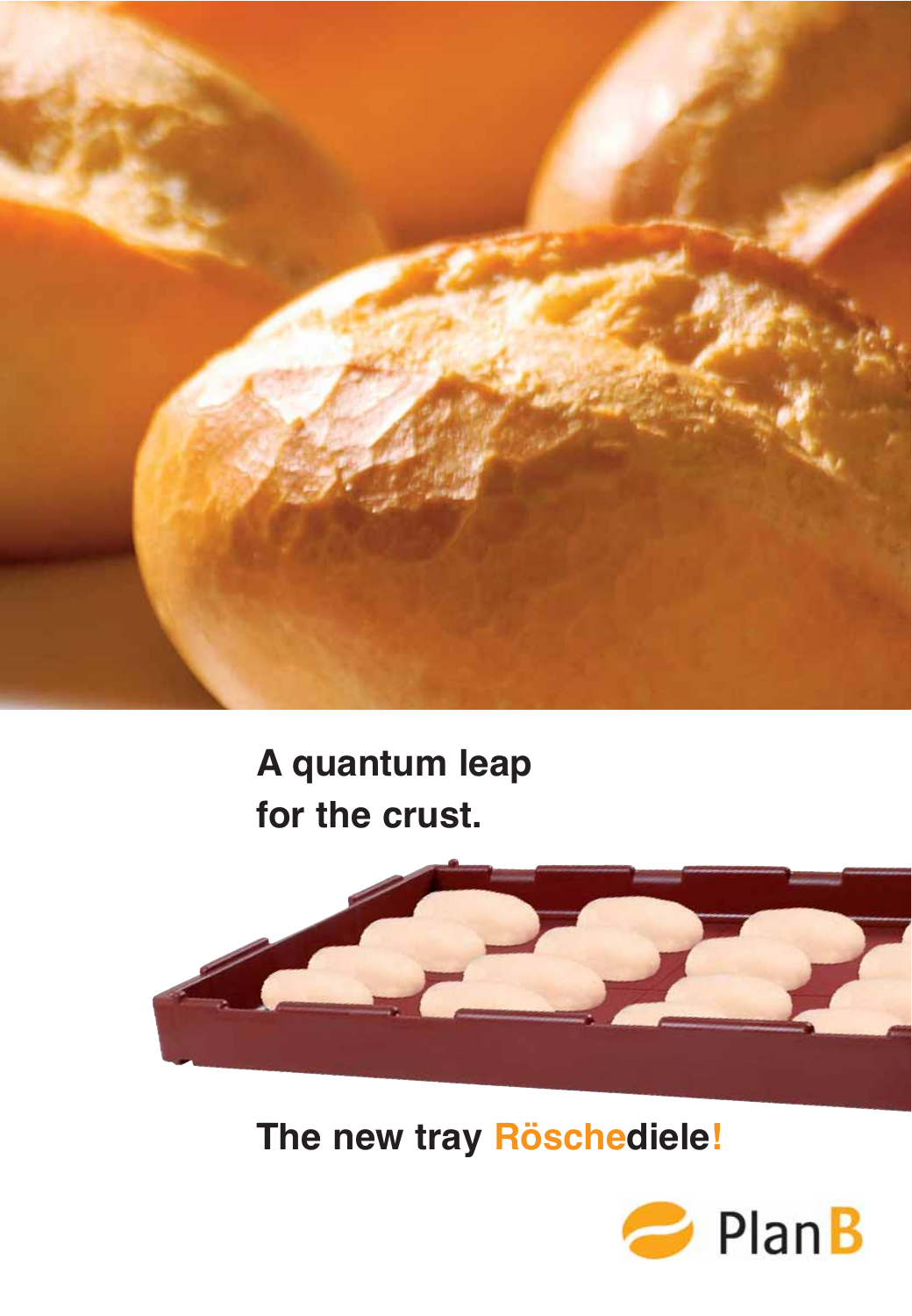# **Crust all around as never before.** With every roll every day.



**Crust** stands for **freshness** and freshness for **retention**. Besides the flavour, the crusty roll is the ultimate experience with rolls. Being able to guaranty best quality in your outlets at any time is the most effective customer retention.

Among other characteristics, the cooling, moisture and protection of the raw dough of the rolls during the transport to the subsidiaries are the most critical aspects in order to achieve the best possible long-lasting crust.

PlanB's new tray **Röschediele** is a world novelty with unique characteristics that solve the problem of offering rolls of constantly highest quality. The new contact surface of the tray - a pattern of micro columns - as well as the aerodynamic shape of the horizontal slots in the edges of the trays provide optimal conditions for extraordinary baking results.

The breathable pattern of micro columns supplies the raw dough on the surface of the tray with oxygen optimally. As a result, an ideal microclimate prevents the raw dough from sweating and drying out, especially in critical weather conditions.

Aerodynamically optimized air slots enlarge the flow of air during the cooling process and lead the flow of air in a way that the raw dough does not form any skin. During the baking phase, the heat penetrates evenly.

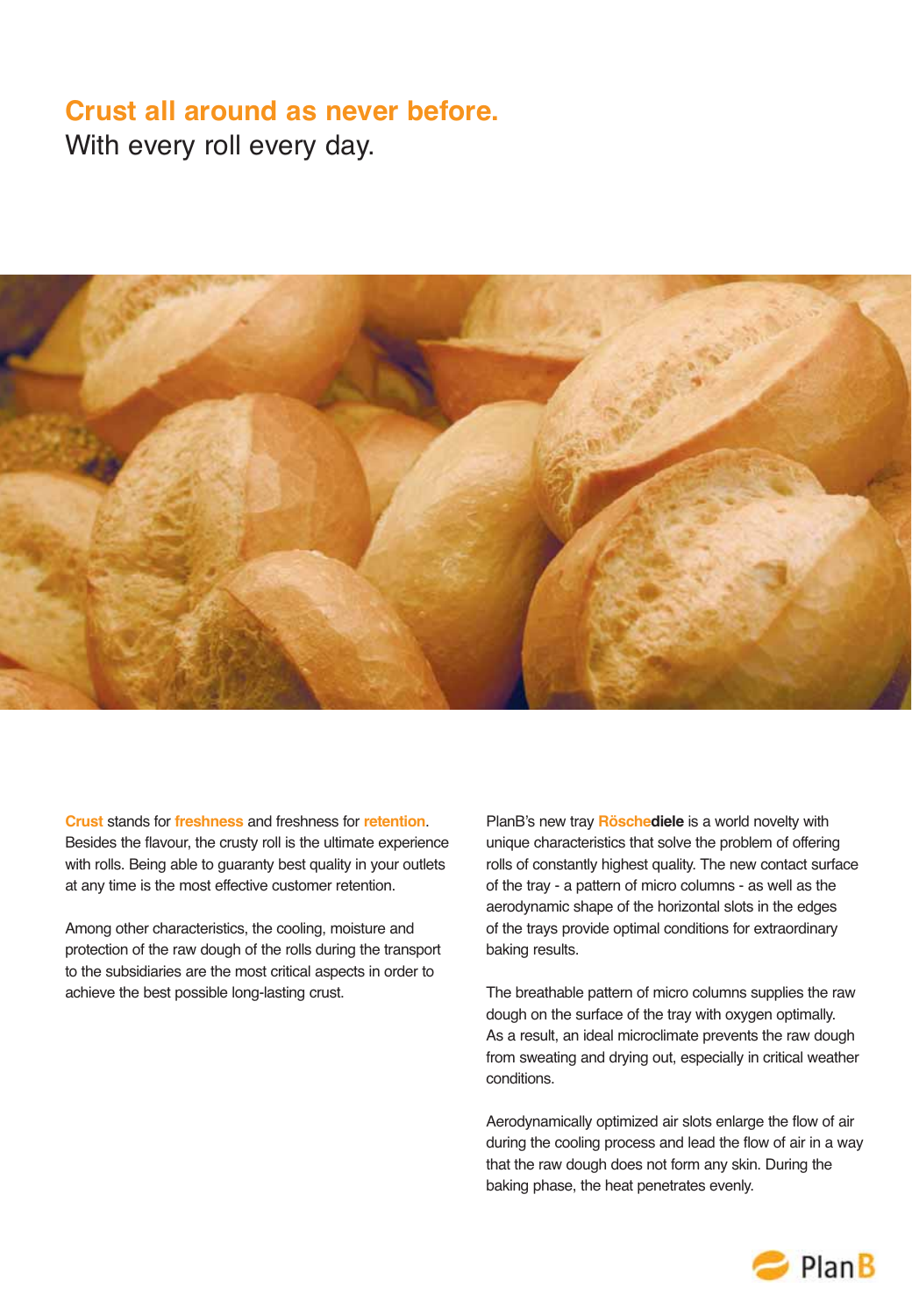The **micro column surface** of the new tray **Röschediele** will eliminate the need of flour as well as the use of cloth or foam foil.



• Due to the new micro column surface of the tray, the raw dough does not stick when you turn it. Furthermore, no more clothes or foam foils are necessary.

#### **Comfortable cleaning and assured hygiene**

- The material is dishwasher-safe.
- There are no edges, everything is round. Dirt cannot settle anywhere.
- Requirements concerning regulations for food hygiene are fully met.
- .• Daily cleaning is facilitated because of the extremely short drying time.
- The trays are reusable in no time so that the number of required trays can be kept to a minimum.

#### **Design**

- The double wall of the tray isolates extremely well.
- Due to the edges surrounding the tray, the dough is protected against forming skin.
- The size as well as the arrangement of the newly developed aerodynamic air slots are ideally matched.

Breathable micro column pattern on the surface of the tray.

Raw dough lying on the tray surface.

#### **Durability**

- The trays remain solid and hygienically perfect.
- Dishwasher-safe.
- As the tray is made of only one material, there is no coating that could come off.
- Shape and material make the trays practically indestructible.